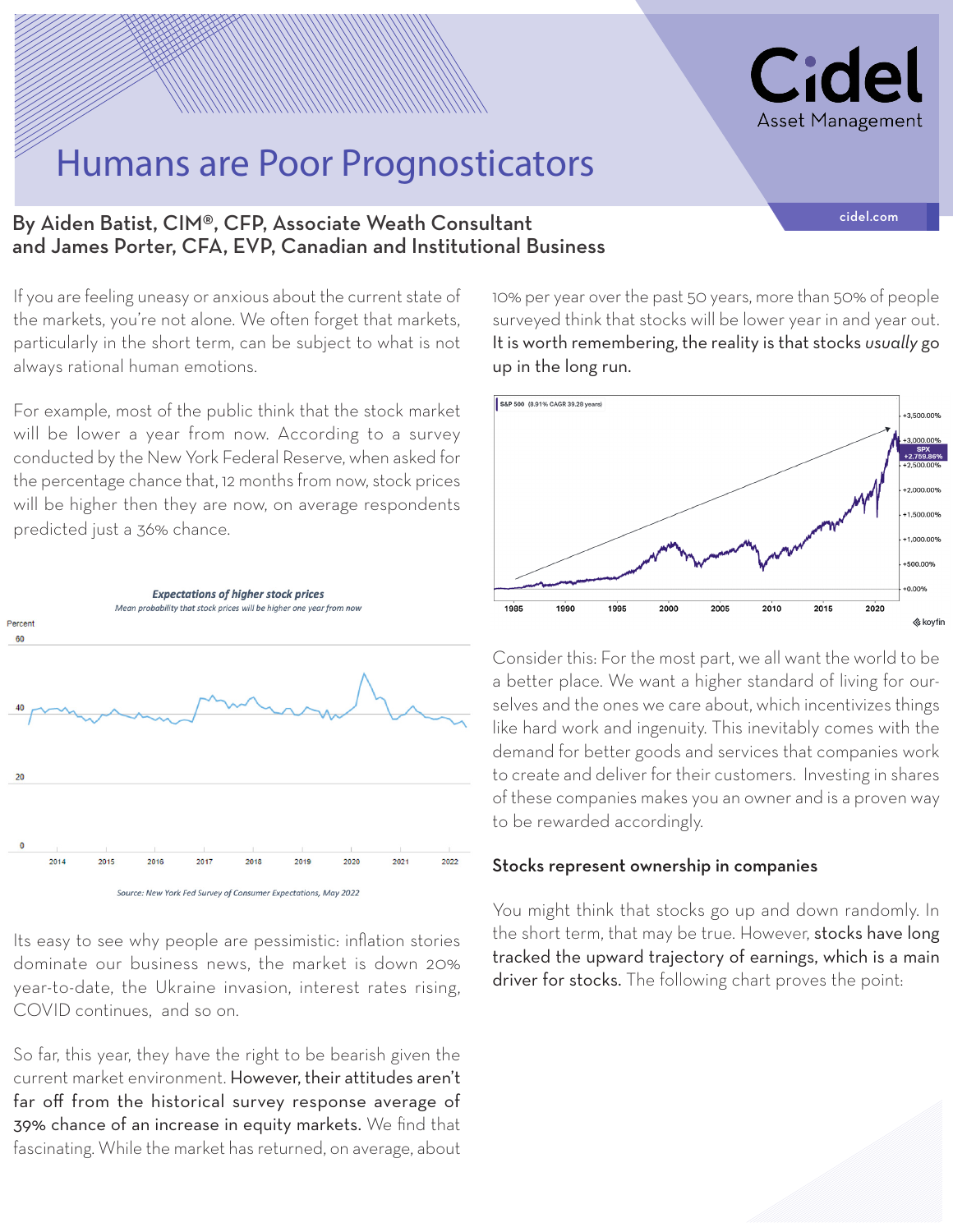# Cid Asset Management

# Humans are Poor Prognosticators

#### cidel.com



The data goes back to the 1800s. The chart plots earnings of companies on the x-axis, and share prices on the y-axis. The R2 of the charts linear regression is 97%. Here's a much more simple way of putting it: earnings do an exceptionally good job of predicting how stock prices will behave. This chart is a reminder that, over the long-term, stock prices have been supported by an upward move in earnings.

### There will be volatility in the short term

Of course, the pessimists don't always lose. There has been a lot of volatility. And the first six months of 2022 has been painful for equities – and for bonds. Mild corrections - and even huge sells offs are not uncommon. In fact, on average, stocks experience a 14% drawdown, at some point, within a given year.



In this diagram, the red dots represent the largest drawdown each year and the black bar is where the market closed. As indicated, the market has ended positively in 32 of the past 42 years, despite these sell-offs. This means that if you sold during one of these sell-off periods, you risked missing out on the recovery. And the recovery can be quick and sharp.

### Cidel's Approach

Cidel aims to construct portfolios that can weather the storm and deliver for our clients' stated needs. We manage risk through asset mix. That means allocating to different types of assets. Equities for longer term growth. Bonds for liquidity, to provide a hedge in crisis times, and for some income. Alternatives are used for different roles – sometimes for accessing higher potential growth in private markets that cannot be accessed other ways – or, for example, to provide uncorrelated and more consistent returns irrespective of the direction equity or bond markets take.

Our process for selecting securities is based around that same goal of reducing risk and providing protection in the long term. That is why, in our equity portfolios, we seek companies with high cash flows that are positioned to grow them even through tougher business conditions.

### In summary

There is no shortage of bad news and there is cause for worry. You can't rule out the potential of the market continuing to generate negative returns over the balance of the year.

With that said, there is always bad news and there is always something to be worried about. If we look back at more recent history, there are plenty of worrying headline topics. EU sovereign debt issues, a hard landing in China, a presidential election crisis, and the pandemic. If you believe